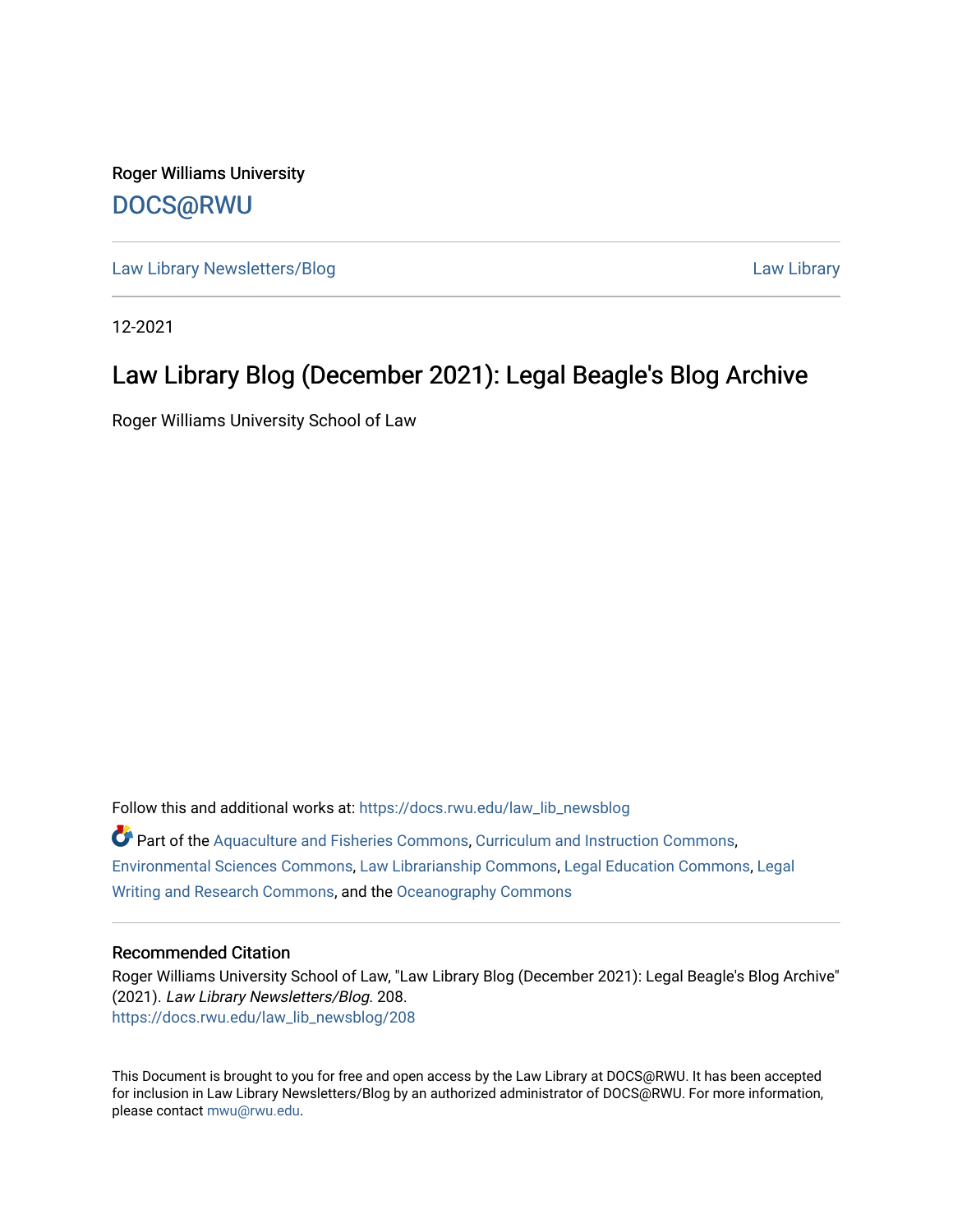December 2021 Library Blogs

# *Legal Beagle's Post*

December 2, 2021

### Instruction: What People Think I Do vs. What I Actually Do

December 2, 2021



Have you seen that meme/graphic widely shared on the internet which depicts what other people think of your profession as opposed to what you actually do all day long? This year we will be featuring content on our blog which uses that format to describe what your law librarians here at RWU Law Library do all day long. Today we are talking about instructional services.

A lot of what librarians do is teach. We teach in one on one interactions at the reference desk. We teach in drop in sessions on Zoom. We teach in small group classes in the LP program. Several of the librarians teach for credit classes. Every day is a school day in the law library.

As part of the school's Legal Practice program, the law library staff teaches about 4 weeks per semester in the Fall and Spring. We believe that legal research teaching is best done in small groups and using hands-on pedagogical tools. We teach basic legal research instruction and those four weeks are very busy here at the library! We teach several class sessions a day during these teaching weeks and run around trying to make sure reference questions are answered when we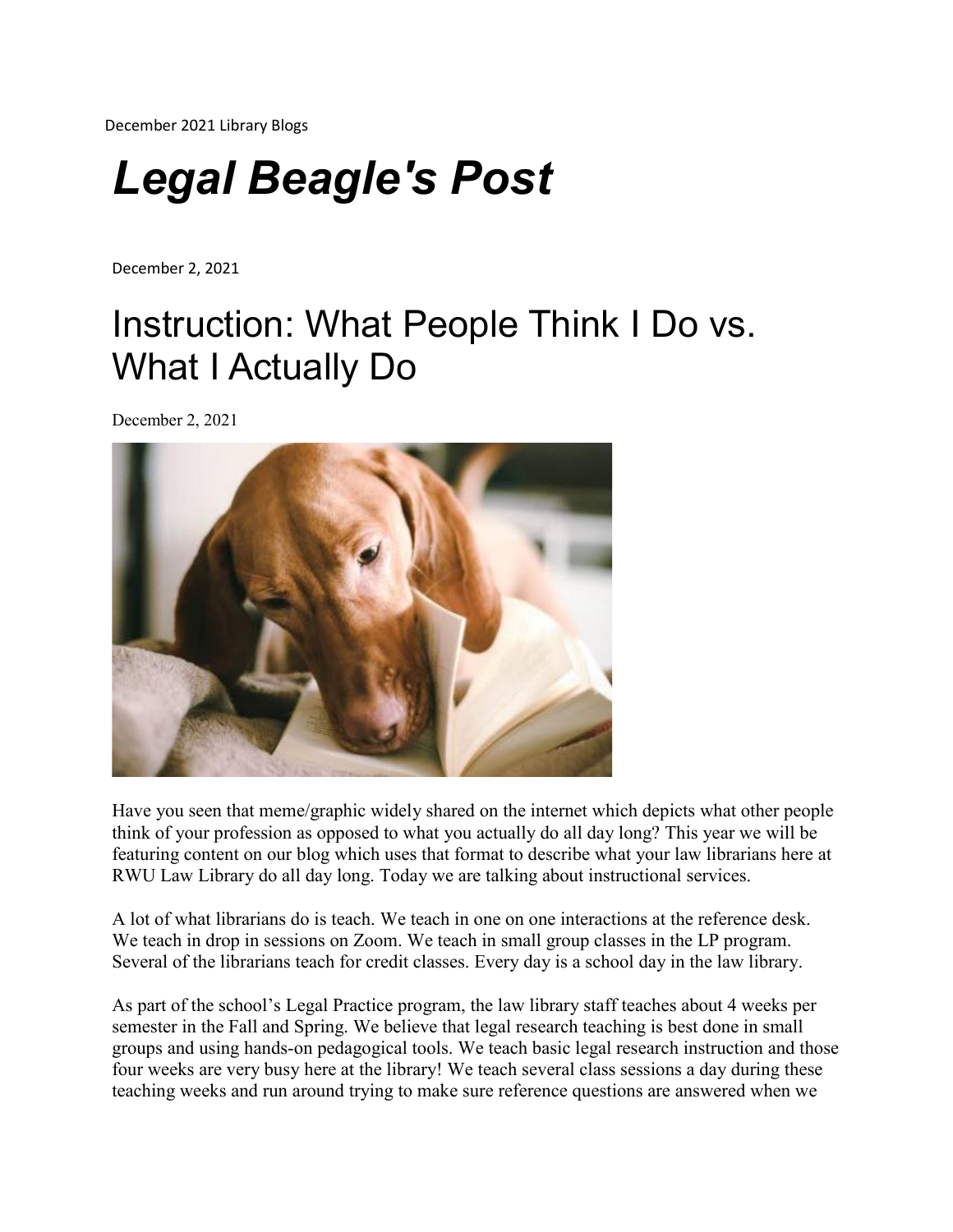are not actually in class. Outside of the classroom, we spend hours as a team meeting and writing hypotheticals and preparing assessments and hands-on exercises for these weeks. These weeks are busy but also challenging and fun.

The teaching librarians are also asked to come in and do research presentations in seminars and experiential classes and programs throughout the curriculum. You might see us in international business transactions or in the corporate counsel externship seminar or in the immigration clinic. These are great opportunities for us to teach the students about specialized databases related to the class topic or about more advanced legal research strategies. We also find ourselves often teaching about administrative law and researching regulations since that type of research doesn't usually make it into the first-year classrooms.

In addition to this formal instruction as part of the curriculum, we also provide hours of research and technology instruction to new members of the RWU Law Review, Moot Court, and the Journal of Maritime Law & Commerce. We also provide other specialized research instruction by student request, usually from a student organization.

During the day librarians might be doing a lot of different activities, but we are always teaching as we go. Every reference interaction and every research class session is another opportunity to share our excitement and knowledge about legal research.

December 10, 2021

#### Take a Nature Break - Aquarium Webcams

December 10, 2021

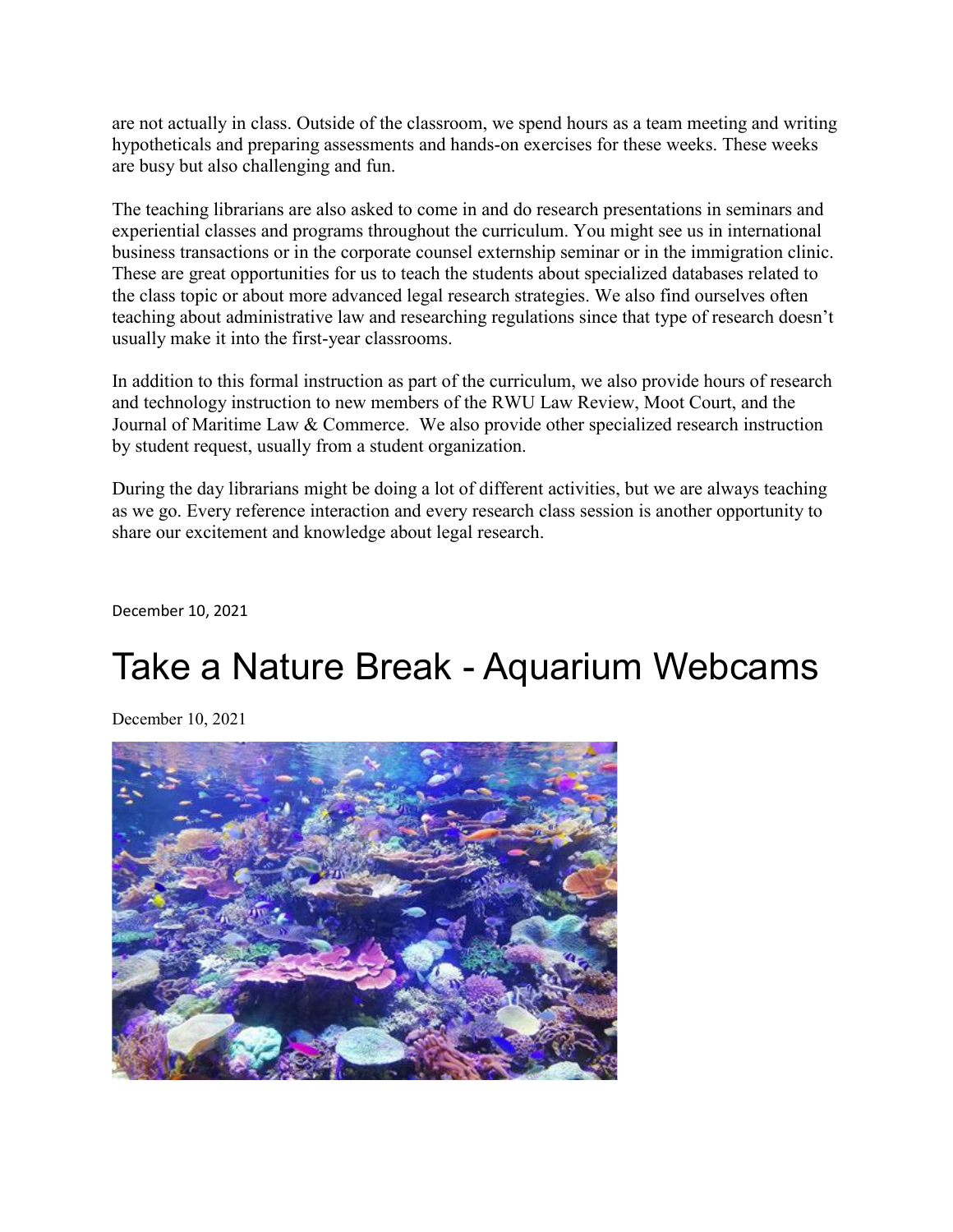The Legal Beagle, a Bristol resident who enjoys all that Mount Hope Bay has to offer during the summer, does not enjoy sitting by the bay in the chilly winter months. But the Beagle is a huge fan of ocean creatures and has clued us in to a few wonderful aquarium webcams to get a bit of a nature break within the comfort of our homes.

The Monterey Bay Aquarium offers nine different live [webcams](https://www.montereybayaquarium.org/animals/live-cams) daily. Each camera has slightly different hours of operation, but most are open from 7am to 7pm Pacific Time. In addition to sea creatures, you can watch their aviary, Monterey Bay, and an open sea camera. What makes their webcams unique is that each has sound that goes well with the subjects on camera. If you maximize the window on your computer, the [Monterey](https://www.montereybayaquarium.org/animals/live-cams/monterey-bay-cam) Bay webcam might just fool you for a few minutes into thinking that you are right there by the bay.

Next on our list of great aquarium webcams are the ones at the Georgia Aquarium. If you prefer to just watch the animals, this is the place to go. The Georgia [Aquarium's](https://www.georgiaaquarium.org/webcam/) eleven webcams offer views of scary animals like sharks, piranhas, and jelly fish, but also cute animals like sea otters, puffins, and penguins. You can also virtually travel as far as the [Indo-Pacific](https://www.georgiaaquarium.org/webcam/indo-pacific-barrier-reef/) Barrier Reef and watch fish navigating this magnificent coral reef. Two great offerings by this aquarium include "ocean-inspired" Spotify playlists that you can use to "let the (sound)waves crash over you" and over 30 digital [wallpapers](https://www.georgiaaquarium.org/digital-wallpapers/) featuring some of the aquarium's beautiful creatures.

Lastly, the [California](https://www.calacademy.org/learn-explore/animal-webcams) Academy of Sciences webcams show spectacular sea creatures and underwater ecosystems, with a side of educational content in the form of information about the animals and habitats in each webcam view. They also offer two webcams that you can watch on your mobile phone! Download their Stingrays Live or Pocket Penguins apps to watch these on your iPhone or Android phone. Want to control a bit of the action? The Academy's [Farallon](https://www.calacademy.org/webcams/farallones) Islands [webcam](https://www.calacademy.org/webcams/farallones) allows you to get in a queue to choose which view the camera will show while you're in charge.

We hope that these webcams help you de-stress a bit during exams!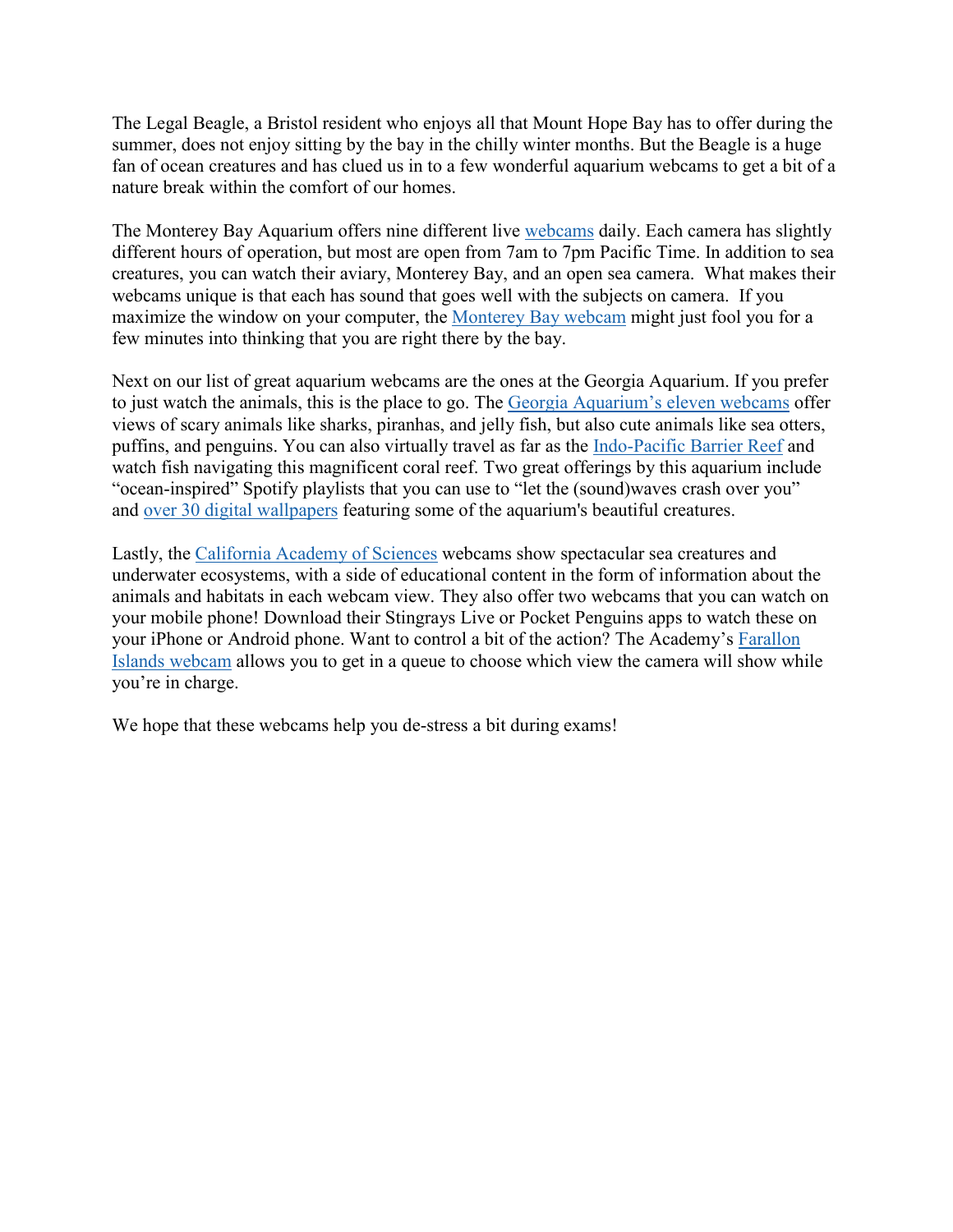December 17, 2021

## Holiday Lights

December 17, 2021



As we head into the holiday break, let us look at a cultural obsession this time of year: holiday lights.

The advent of electric lights came as an answer to a problem: putting candles in Christmas trees. A fire hazard was averted when in 1882 Edward Hibberd Johnson had the [idea](https://www.smithsonianmag.com/history/untangling-history-christmas-lights-180961140/) to take some red, white and blue light bulbs and string them [together](https://www.smithsonianmag.com/history/untangling-history-christmas-lights-180961140/) for his tree that he placed right in front of a window for those passing by.

Today there are an estimated 150 million light sets sold in [America](https://www.smithsonianmag.com/history/untangling-history-christmas-lights-180961140/) each year, they light up 80 million homes and consume 6 percent of the national's electrical load each December.

With so many holiday lights shining around the country, chances are you are close to an amazing light display. In the New England area, you can find dozens of public light [displays,](https://newengland.com/today/today/christmas-light-displays-new-england-holiday-bucket-list/) including one at Roger [Williams](https://www.rwpzoo.org/) Park Zoo.

Of course, holiday lights are not just for professionals; neighborhoods across the country are filled with houses decorated in Christmas lights, some understated and some extravagant. These are some of the best in [Rhode](https://www.wpri.com/dont-miss/all-is-bright-the-best-2021-holiday-light-shows-and-displays-in-ri-ma/) Island.

Perhaps your favorite display is the simplest. Your favorite might be the lights that hang on a tree, over a fireplace, or outside the front door. The lights you see in the place where you will spend the holiday break with friends, family, good food, and a good night's rest as you recover from a semester of hard work.